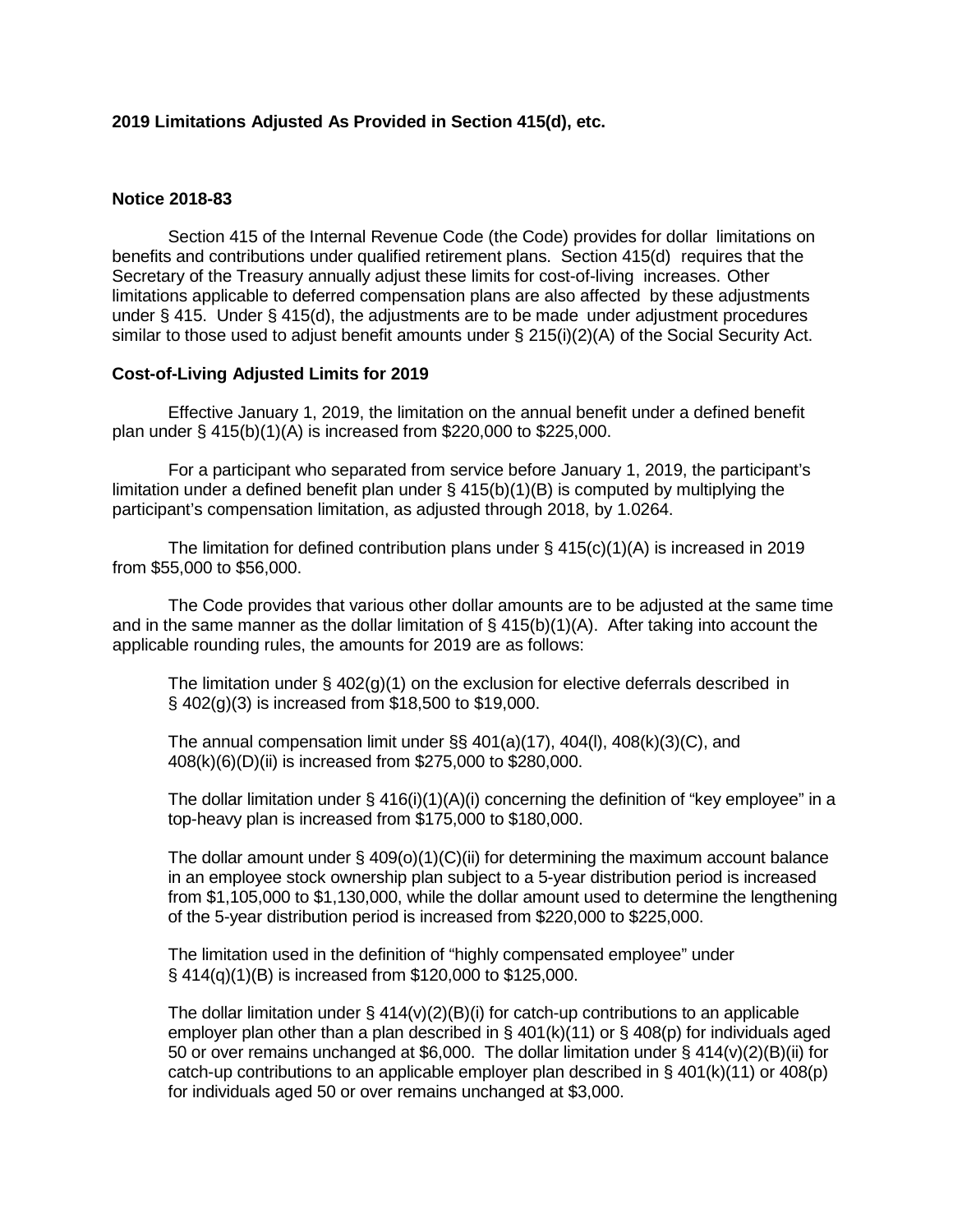The annual compensation limitation under  $\S$  401(a)(17) for eligible participants in certain governmental plans that, under the plan as in effect on July 1, 1993, allowed cost-of-living adjustments to the compensation limitation under the plan under  $\S$  401(a)(17) to be taken into account, is increased from \$405,000 to \$415,000.

The compensation amount under § 408(k)(2)(C) regarding simplified employee pensions (SEPs) remains unchanged at \$600.

The limitation under  $\S$  408(p)(2)(E) regarding SIMPLE retirement accounts is increased from \$12,500 to \$13,000.

The limitation on deferrals under § 457(e)(15) concerning deferred compensation plans of state and local governments and tax-exempt organizations is increased from \$18,500 to \$19,000.

The limitation under  $\S 664(q)$  (7) concerning the qualified gratuitous transfer of qualified employer securities to an employee stock ownership plan remains unchanged at \$50,000.

The compensation amount under  $\S$  1.61-21(f)(5)(i) of the Income Tax Regulations concerning the definition of "control employee" for fringe benefit valuation purposes remains unchanged at \$110,000. The compensation amount under § 1.61-21(f)(5)(iii) is increased from \$220,000 to \$225,000.

The dollar limitation on premiums paid with respect to a qualifying longevity annuity contract under § 1.401(a)(9)-6, A-17(b)(2)(i) of the Income Tax Regulations remains unchanged at \$130,000. [1](#page-1-0)

The Code provides that the \$1,000,000,000 threshold used to determine whether a multiemployer plan is a systemically important plan under § 432(e)(9)(H)(v)(III)(aa) is adjusted using the cost-of-living adjustment provided under § 432(e)(9)(H)(v)(III)(bb). After taking the applicable rounding rule into account, the threshold used to determine whether a multiemployer plan is a systemically important plan under  $\S$  432(e)(9)(H)(v)(III)(aa) is increased from \$1,087,000,000 to \$1,097,000,000.

The Code also provides that several retirement-related amounts are to be adjusted using the cost-of-living adjustment under  $\S 1(f)(3)$ . After taking the applicable rounding rules into account, the amounts for 2019 are as follows:

The adjusted gross income limitation under  $\S$  25B(b)(1)(A) for determining the retirement savings contributions credit for married taxpayers filing a joint return is increased from \$38,000 to \$38,500; the limitation under § 25B(b)(1)(B) is increased from \$41,000 to \$41,500; and the limitation under §§ 25B(b)(1)(C) and 25B(b)(1)(D) is increased from \$63,000 to \$64,000.

The adjusted gross income limitation under  $\S$  25B(b)(1)(A) for determining the retirement savings contributions credit for taxpayers filing as head of household is increased from \$28,500 to \$28,875; the limitation under § 25B(b)(1)(B) is increased from \$30,750 to

 $\overline{\phantom{a}}$ 

<span id="page-1-0"></span><sup>1</sup> Notice 2017-64, 2017-45 I.R.B. 486, raised this limit from \$125,000 to \$130,000 although § 1.401(a)(9)- 6, A-17(d)(2) provides for increases of the \$125,000 limitation only in multiples of \$10,000. The limitation will remain at \$130,000 until it would be adjusted to \$135,000 pursuant to § 1.401(a)(9)-6, A-17(d)(2). For subsequent years, the limitation will be adjusted only in increments of \$10,000.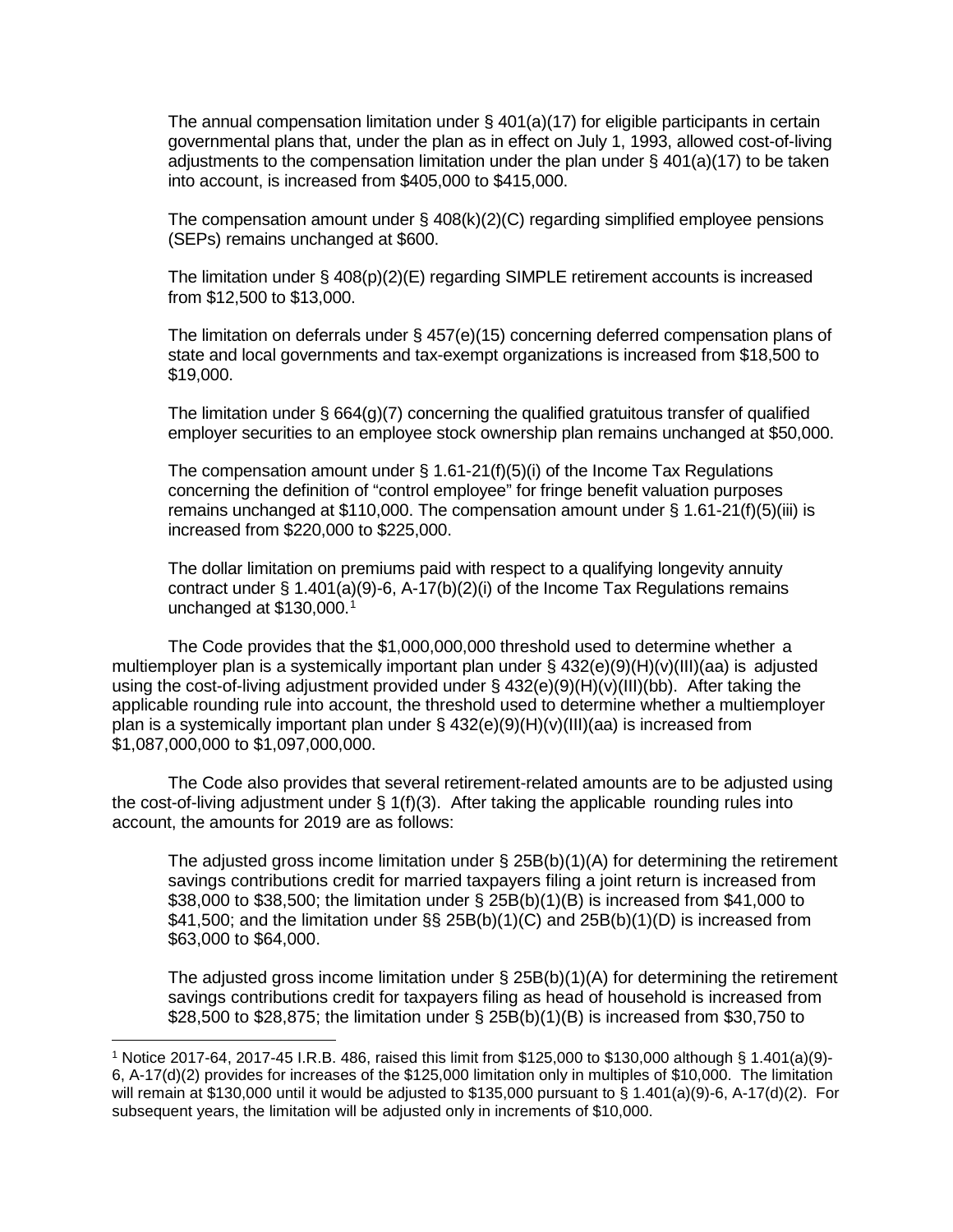\$31,125; and the limitation under §§ 25B(b)(1)(C) and 25B(b)(1)(D) is increased from \$47,250 to \$48,000.

The adjusted gross income limitation under  $\S$  25B(b)(1)(A) for determining the retirement savings contributions credit for all other taxpayers is increased from \$19,000 to \$19,250; the limitation under § 25B(b)(1)(B) is increased from \$20,500 to \$20,750; and the limitation under  $\S$ § 25B(b)(1)(C) and 25B(b)(1)(D) is increased from \$31,500 to \$32,000.

The deductible amount under  $\S$  219(b)(5)(A) for an individual making qualified retirement contributions is increased from \$5,500 to \$6,000.

The applicable dollar amount under  $\S 219(g)(3)(B)(i)$  for determining the deductible amount of an IRA contribution for taxpayers who are active participants filing a joint return or as a qualifying widow(er) is increased from \$101,000 to \$103,000. The applicable dollar amount under  $\S$  219(g)(3)(B)(ii) for all other taxpayers who are active participants (other than married taxpayers filing separate returns) is increased from \$63,000 to \$64,000. If an individual or the individual's spouse is an active participant, the applicable dollar amount under § 219(g)(3)(B)(iii) for a married individual filing a separate return is not subject to an annual cost-of-living adjustment and remains \$0. The applicable dollar amount under  $\S 219(g)(7)(A)$  for a taxpayer who is not an active participant but whose spouse is an active participant is increased from \$189,000 to \$193,000.

Accordingly, under  $\S 219(g)(2)(A)$ , the deduction for taxpayers making contributions to a traditional IRA is phased out for single individuals and heads of household who are active participants in a qualified plan (or another retirement plan specified in § 219(g)(5)) and have adjusted gross incomes (as defined in § 219(g)(3)(A)) between \$64,000 and \$74,000, increased from between \$63,000 and \$73,000. For married couples filing jointly, if the spouse who makes the IRA contribution is an active participant, the income phaseout range is between \$103,000 and \$123,000, increased from between \$101,000 and \$121,000. For an IRA contributor who is not an active participant and is married to someone who is an active participant, the deduction is phased out if the couple's income is between \$193,000 and \$203,000, increased from between \$189,000 and \$199,000. For a married individual filing a separate return who is an active participant, the phase-out range is not subject to an annual cost-of-living adjustment and remains \$0 to \$10,000.

The adjusted gross income limitation under  $\S$  408A(c)(3)(B)(ii)(I) for determining the maximum Roth IRA contribution for married taxpayers filing a joint return or for taxpayers filing as a qualifying widow(er) is increased from \$189,000 to \$193,000. The adjusted gross income limitation under § 408A(c)(3)(B)(ii)(II) for all other taxpayers (other than married taxpayers filing separate returns) is increased from \$120,000 to \$122,000. The applicable dollar amount under  $\S$  408A(c)(3)(B)(ii)(III) for a married individual filing a separate return is not subject to an annual cost-of-living adjustment and remains \$0.

Accordingly, under § 408A(c)(3)(A), the adjusted gross income phase-out range for taxpayers making contributions to a Roth IRA is \$193,000 to \$203,000 for married couples filing jointly, increased from \$189,000 to \$199,000. For singles and heads of household, the income phase-out range is \$122,000 to \$137,000, increased from \$120,000 to \$135,000. For a married individual filing a separate return, the phase-out range is not subject to an annual cost-of-living adjustment and remains \$0 to \$10,000.